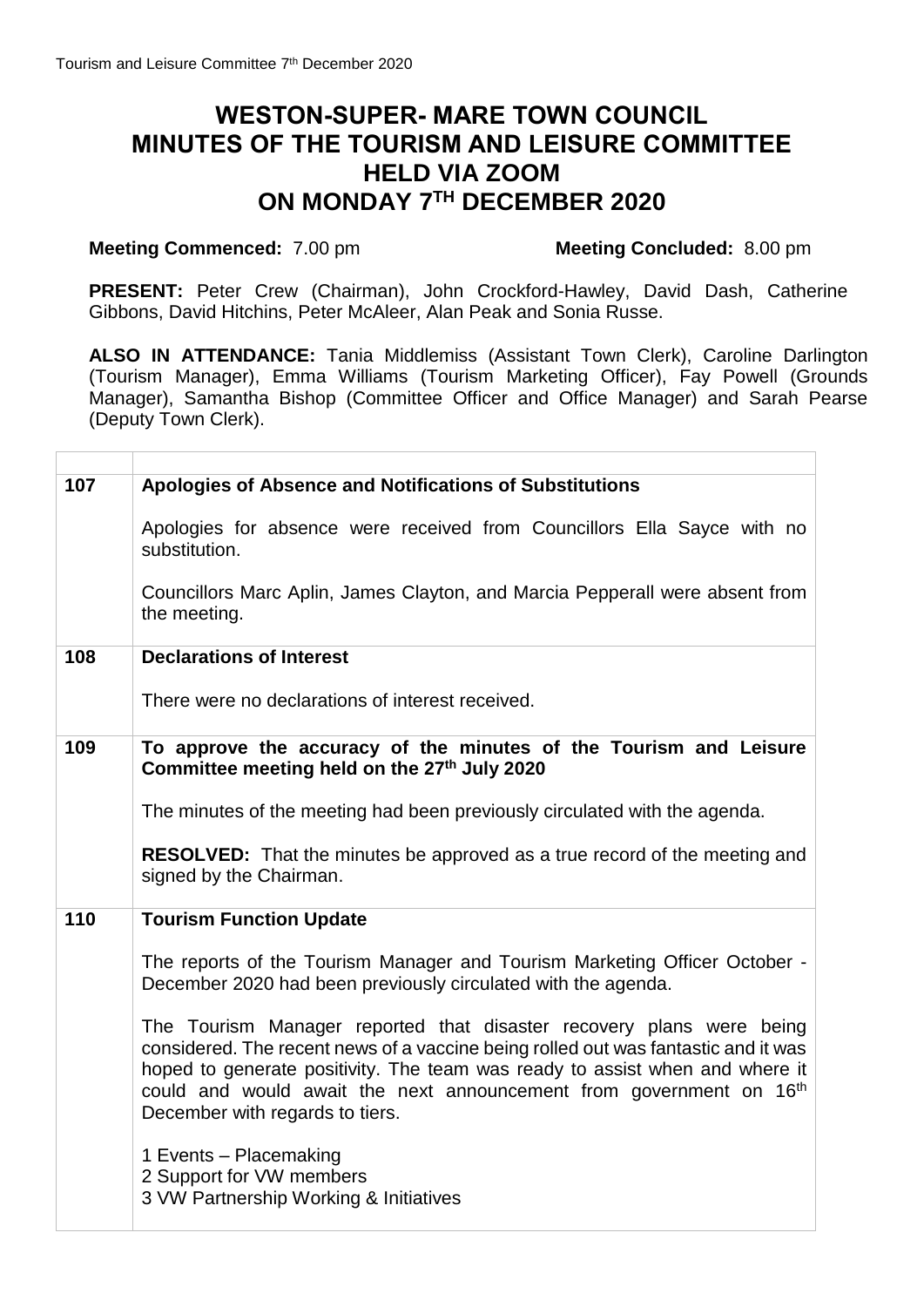**x x** Placemaking meetings had been very active to elevate the town centre. The Visitor Economy team at NSC had recently announced their partnership with Visit Somerset, which was surprising to the Tourism Manager.

> It was brought to member's attention that the council paid £1,500 per year to Visit Somerset for support and promotion of Weston-super-Mare on their website and upon analysis, that this had amounted to only 260 referrals to the Visit Weston website, which was very disappointing.

> As part of their agreement with NSC, Visit Somerset have offered 40 free membership packages for NSC to distribute to local businesses at their discretion, which was in direct competition with Visit Weston. Visit Somerset had offered free memberships to members in the past, where free membership only lasted for 1 year and renewal costs were too high, thus they then rejoined Love Weston (as it was previously called). The council had resolved to extend members free membership, to be reviewed as a gesture of goodwill.

> A member raised her disappointment that the council had joined Visit Somerset as they did not support coastline destinations and felt that the council should pull out of the membership.

> The Vice Chairman asked if concerns over the number of referrals had been brought up at any board meetings held buy Visit Somerset, and if the council had been invited to attend, as initially promised.

> The Town Clerk advised that he had attended various board meetings of Visit Somerset and found them to be useful in passing on information. He advised continuing with the membership for a further year to establish better links.

> The Chairman added that previously, some members of North Somerset Council had not wanted to rejoin Visit Somerset.

> A suggested alteration to the Visit Weston partnership scheme might be to emulate the offer between the department at the BID. Visit Weston had given the BID four 'zonal' Platinum memberships, promoting all businesses in designated areas, rather than individually, making it a more affordable option.

> A member added that she felt that a 'zonal' approach to the town centre planning would be beneficial to the town, its businesses and visitors, unfamiliar with the area. And that it would be better to know what they would find in what location and referred to Clevedon and Clifton as good examples of this approach.

> The Tourism Manager advised that this information was available on the Visit Weston website. And that it would be possible to promote businesses in this way in the future, should the partnership scheme evolve as suggested. The Tourism Manager added that she was in communications with Weston College to develop a short film with students, promoting the town and what to do in Weston, which could be shown onboard coaches travelling to Weston, and that coach companies were very excited about this prospect.

> The Chairman was in favour of offering group memberships and highlighted the need for better town centre signage.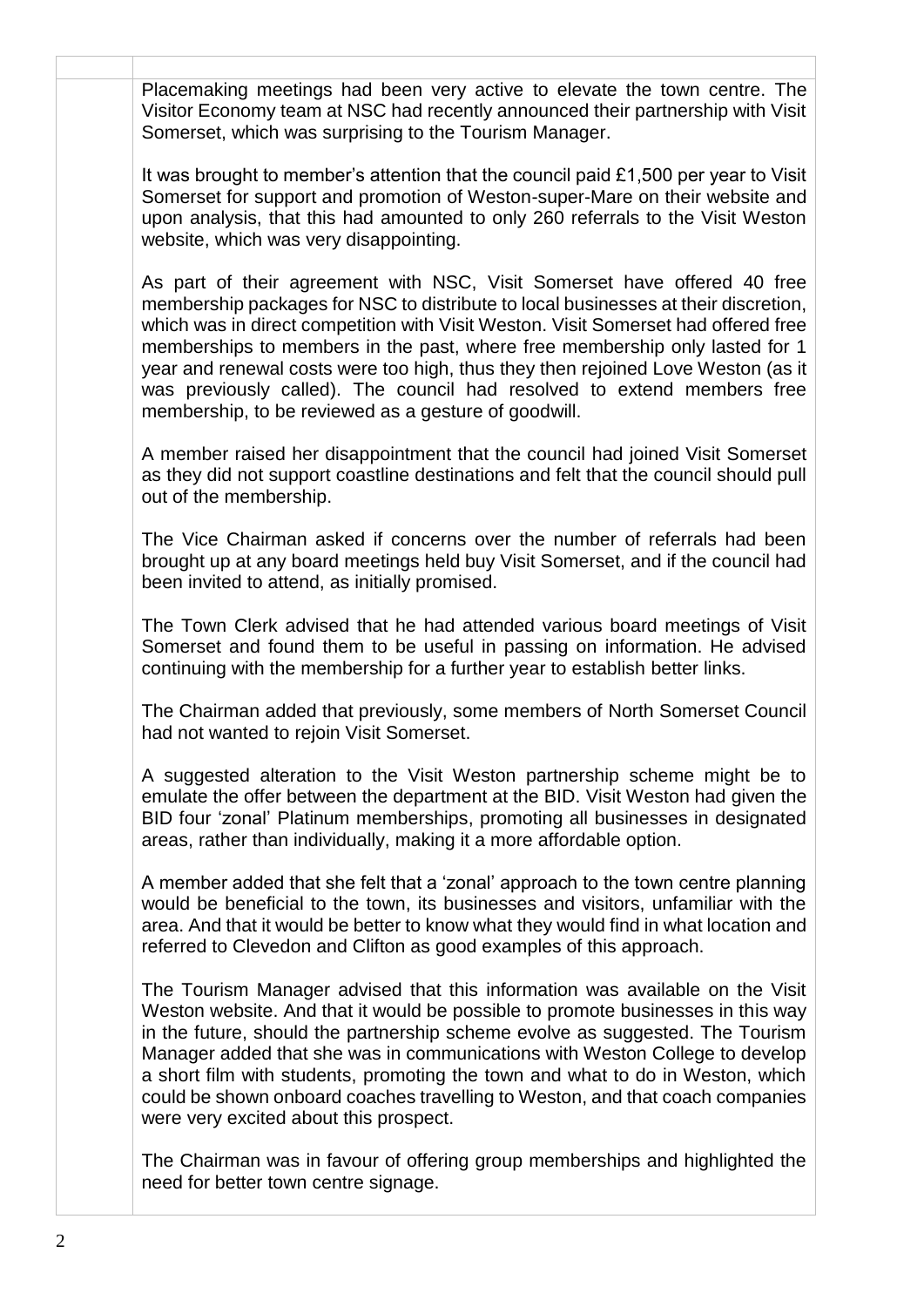**x x** The Chairman then proposed that an 80% discount be given to Visit Weston members for the year 2021/2022.

A vote was then taken and **carried.**

**110.1 RESOLVED:** That an 80% discount be offered to Visit Weston members within the 2021/22 budget.

4 VIC Location

The Tourism Manager explained that the future location of the VIC would have an impact income for the tourism department, as she predicted a reduction income from partnership fees following this year's refunds and the financial difficulties many businesses are experiencing.

The Chairman informed that the item would be discussed under item 5.3 of the agenda.

5 Destination Advertising

The Tourism Marketing Officer directed members to the contract renewal section of her report, where it advised that 2020/2021 was the third and final year of the existing contract with the department's website provider, Simpleview. The department had recently met with the account manager to discuss retention and/or renewal options for the Visit Weston website.

Simpleview were understandably keen to retain the contract with Visit Weston and had provided three renewal cost options for consideration as outlined in the report.

There would be a three-month notice period if the council chose not to renew the contact, and so it was felt timely to bring it to member's attention at this point and considering the workload and timescales involved with the procurement process. With this in mind, it was the recommendation of Officers to renew the contract for 1 year. The council had a good working relationship with Simpleview and they were the market leaders providing many value added services.

The Chairman proposed the recommendation, which was seconded and

A vote was then taken and **carried.**

**110.2 RESOLVED:** To renew the website contact with Simpleview for 1 year at the cost of £10,465.

A member questioned the accuracy and value of website analytics and whether the council was seeing a worthwhile return on its associated costs. The member also suggested that an external audit might be necessary.

The Tourism Manger informed that the Visit Weston website had over 1million hits that were all tracked and information was regularly reported. Simpleview shared extremely good information with Visit Weston.

The Tourism Marketing Officer advised that the analysis was undertaken by herself via Google Analytics, as well as by Simpleview, and was constantly monitored. The data was analysed at depth, and added that to illustrate an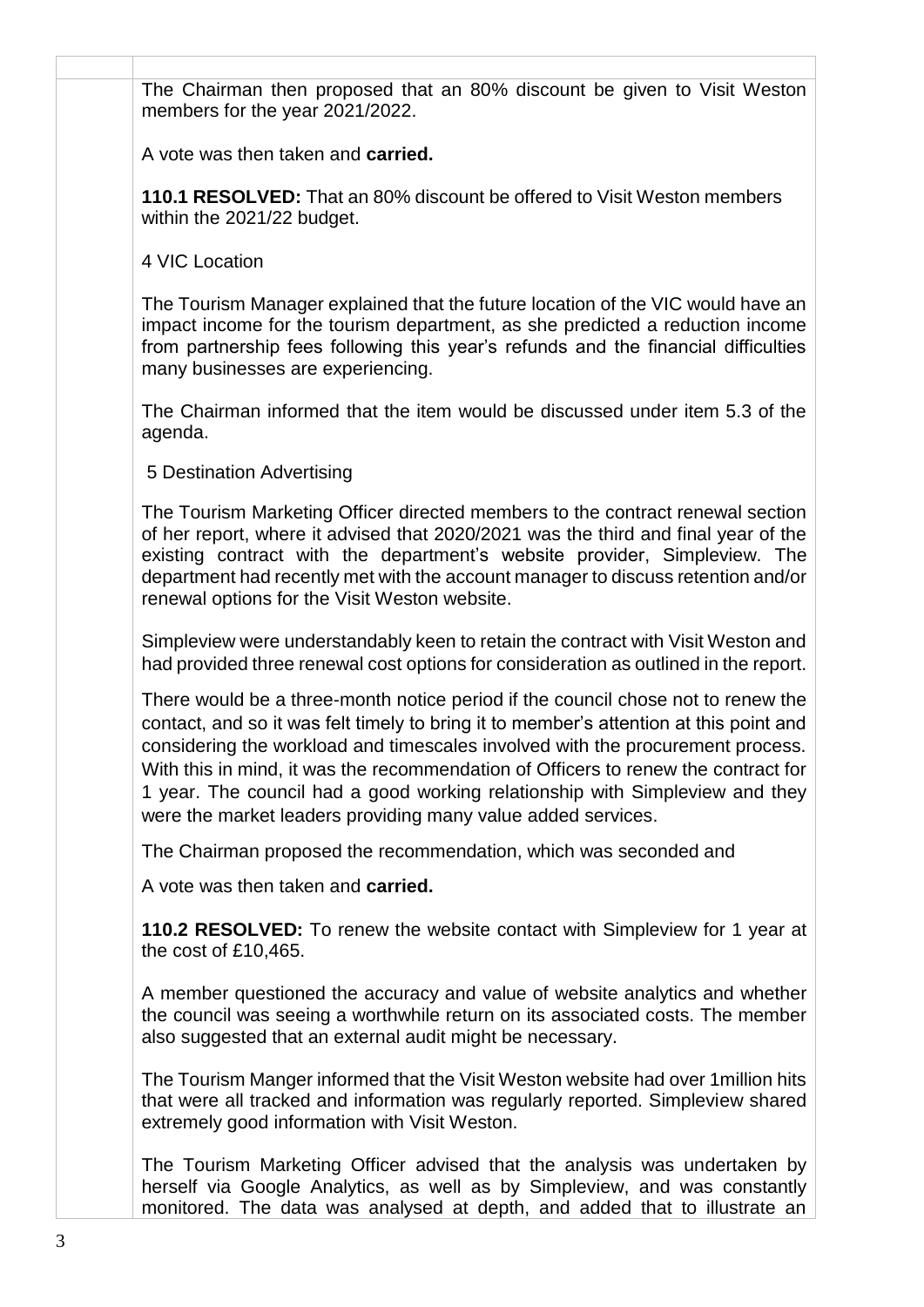|      | example, reported that there had been a 25% decrease in web traffic on the<br>previous year, but noted that last year 26% of all traffic was enquiries into events<br>that had not taken place in 2020 due to Covid.                                                                                                                                                                                                                                                                                                                                                                                                                                                    |
|------|-------------------------------------------------------------------------------------------------------------------------------------------------------------------------------------------------------------------------------------------------------------------------------------------------------------------------------------------------------------------------------------------------------------------------------------------------------------------------------------------------------------------------------------------------------------------------------------------------------------------------------------------------------------------------|
|      | The Tourism and Marketing Officer informed that the only advertising campaign<br>undertaken, was with Pear Communications. Two campaigns had been budgeted<br>for Easter and early Summer.                                                                                                                                                                                                                                                                                                                                                                                                                                                                              |
|      | 110.3 RESOLVED: That the report be noted.                                                                                                                                                                                                                                                                                                                                                                                                                                                                                                                                                                                                                               |
| 111. | <b>Parks and Play Areas</b>                                                                                                                                                                                                                                                                                                                                                                                                                                                                                                                                                                                                                                             |
|      | The report of the Grounds Manager had been previously circulated.                                                                                                                                                                                                                                                                                                                                                                                                                                                                                                                                                                                                       |
|      | 5.1 Parks and Play Areas                                                                                                                                                                                                                                                                                                                                                                                                                                                                                                                                                                                                                                                |
|      | The Grounds Manager advised that the Winter maintenance program was<br>underway.                                                                                                                                                                                                                                                                                                                                                                                                                                                                                                                                                                                        |
|      | 5.2 Water Park                                                                                                                                                                                                                                                                                                                                                                                                                                                                                                                                                                                                                                                          |
|      | The Water Park had been subject to mass spray paint vandalism which needed<br>to be removed. This had been reported to the Police and there had been other<br>incidents reported around the town. A meeting that week was scheduled to<br>discuss the issue further. The Rangers had added the Water Park to their patrols<br>to help target this.                                                                                                                                                                                                                                                                                                                      |
|      | A works programme agreement was in place with Somerset Wood Recycling and<br>a meeting was scheduled to discuss artwork.                                                                                                                                                                                                                                                                                                                                                                                                                                                                                                                                                |
|      | 5.3 Water Park Café                                                                                                                                                                                                                                                                                                                                                                                                                                                                                                                                                                                                                                                     |
|      | <b>Request to review license</b>                                                                                                                                                                                                                                                                                                                                                                                                                                                                                                                                                                                                                                        |
|      | The report of the Town Clerk had been previously circulated to members earlier<br>that day.                                                                                                                                                                                                                                                                                                                                                                                                                                                                                                                                                                             |
|      | The Town Clerk apologised for the late submission of the report and for the benefit<br>of members reiterated the report.                                                                                                                                                                                                                                                                                                                                                                                                                                                                                                                                                |
|      | In 2017 the council provided an improved refreshment kiosk with indoor as well<br>as outdoor seating areas. A new licence covering the three summer seasons<br>2019, 2020 and 2021 was granted commencing in 2019-20 and was due to run<br>until 2021-22, ending in March 2022.                                                                                                                                                                                                                                                                                                                                                                                         |
|      | Business had been badly affected by the Covid 19 pandemic in 2020 and the<br>concession licence holder had requested a change to the terms of his licence.<br>Emphasising the lack of trade for much of this year and argued that the ability to<br>be able to trade throughout the year. There was one summer season remaining<br>on the current agreement and the loss of the current year's trading had completely<br>undermined the five-year business projections for the investment made in the<br>Water Park. The loss of trading coupled with further improvements made during<br>February and early March consumed what little profit derived from the summer. |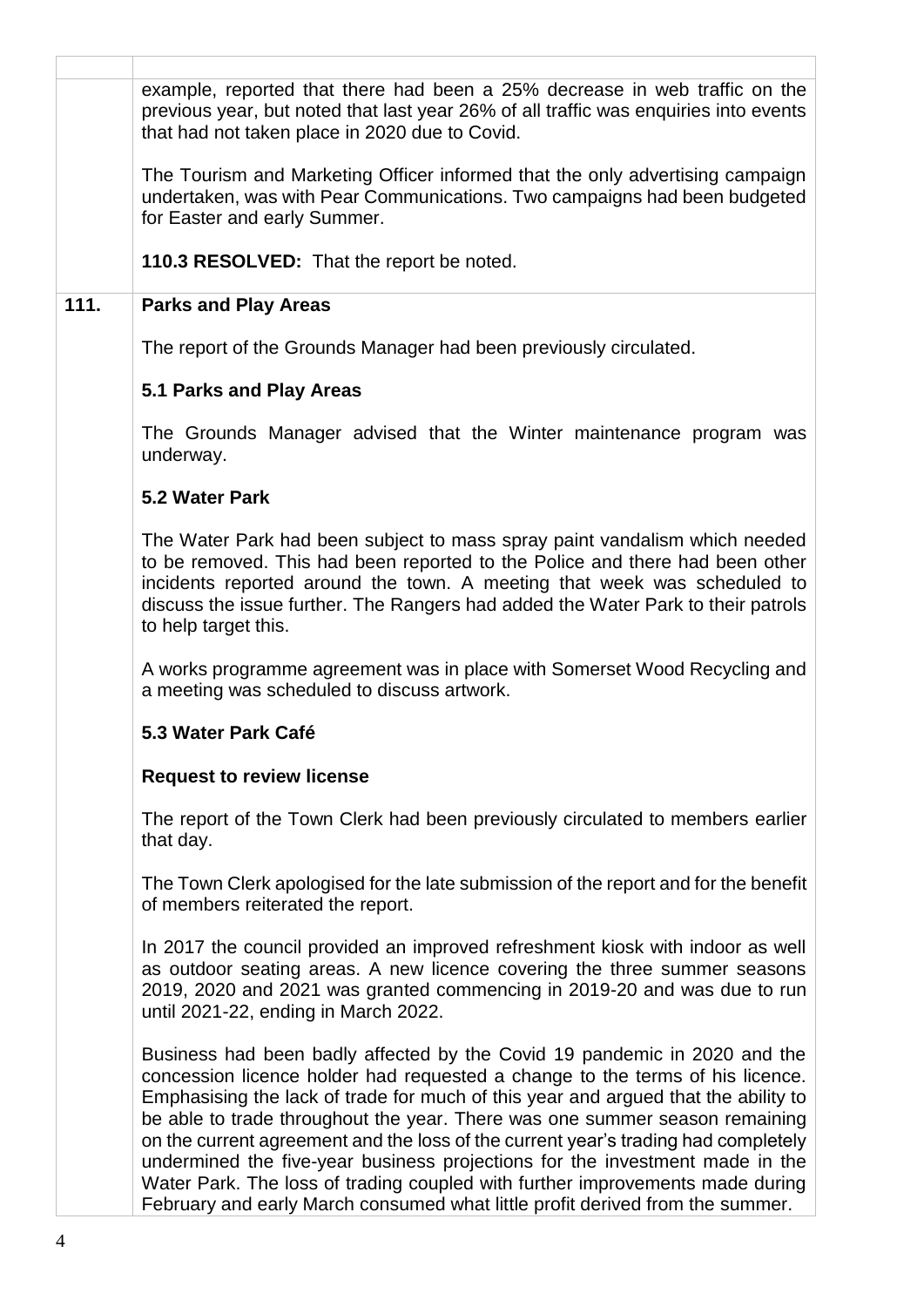The kiosk roof had been leaky since day one and continued to do so, and the security shutters needed improving. In return for a 10-year lease, with the usual 5-year review, the concessionaire would assume responsibility for the repair and maintenance of the kiosk, including completion of current repairs and all future maintenance. He had suggested a starting point for rent of the already agreed amount for 2021 £7,000, followed by an increase up to £8,900 for years 2022-25 inclusive, this represented an annual increase of 10% up to 2025. However, this would depend on operation of the Water Pad and admissions similar to 2019.

The Town Clerk had carefully considered this in discussion with the Chairman and colleague officers. The concessionaire's request to be completely rent free in 2020 was a little ambitious, given many landlords and others have been offering 3 months' rent free and North Somerset have not even done that with their concessionaires.

There was significant Government help available for small and self-employed businesses.

Looking towards 2021. There was now hope for a vaccine sooner than anticipated, plus mass testing, which together would give realistic hope of a full season's operation being possible from April 2021. There was a remaining degree of uncertainty about next year but Covid permitting it was the intention to both open the park and operate the splash pad if legally allowed to do so, and by using its own staff to ensure the toilets were open for reasonable times throughout the season.

Taking into account these considerations, The Town Clerk recommend the committee to offer an agreement for a 50% reduction in the rent for 2020 plus a 50% reduction in rent for 2021. The reduction for 2021 to be whatever the outcome re coronavirus, so would apply even if the concessionaire had a full year's operation, and overall he would have had a reduction of 1 whole year's rent during the term of his concession licence for the water park café.

With regards to the request for a 10-year extension of the current 3-year licence, The Town Clerk felt it would be premature to agree any extension at this time, as it could not be known what future trading conditions for the café or the water park would be in 2021 or beyond and a 10-year extension would tie the town council's hands long into the future.

## **Replacement of Entrance Hut with a new Cabin**

In 2021 it was proposed not to renew the previous contract with North Somerset to operate the Water Park making a saving of £35,000. Instead by combining the budgets for seasonal staffing of the Water Park and VIC, an efficiency saving could be made with a joint group of staff providing visitor information, managing admission to the water park and if capacity allowed, possibly acting as 'Weston Welcomers' along the seafront directing people to the water park and other attractions.

NSC currently provided a temporary hut for their staff in order to operate the park directly, the town council would need to provide its own cabin (this would require the consent of NSC under the lease). The Tourism Manager has been consulted

**x x**